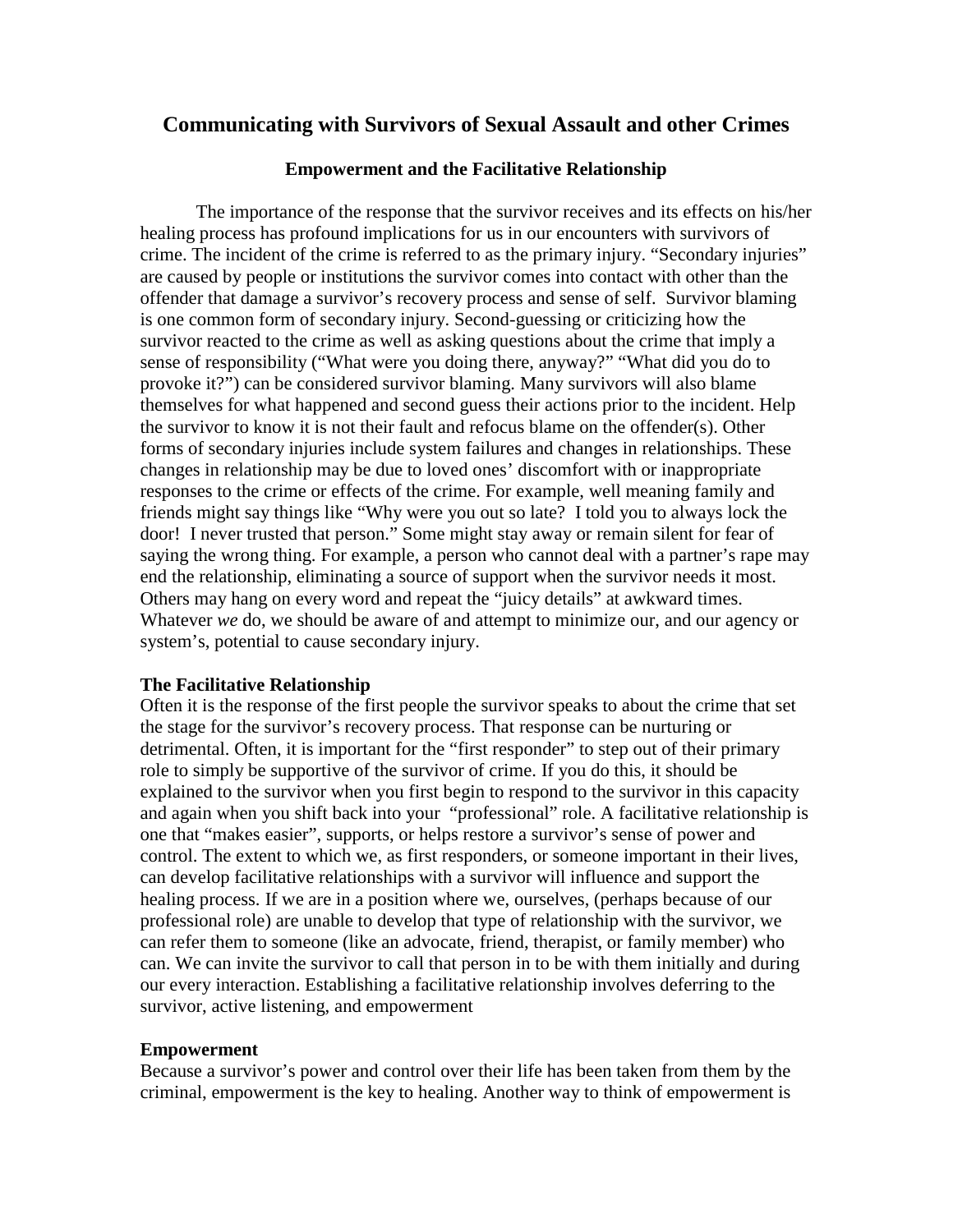*deference*. According to the American Heritage Dictionary of the English Language, defer means "to submit to the opinion, wishes, or decision of another through respect or in recognition of his or her authority, knowledge, or judgment". We defer to survivors by recognizing them as the ultimate authority on themselves and their situation. One of the most powerful gifts you can offer survivors of crime is to believe them and accept their way of coping with the trauma. We can support them by offering them choices at every juncture about the options available and outlining the potential consequences of those choices. We can give them information from others who have endured a similar experience and from the field. We can offer resources and referrals and the space and support to follow up on these leads. We can get below or at their eye level, remove physical barriers, and offer privacy.

When we truly defer to survivors we can be assured of what Sujata Warrior calls "cultural competence". By using the language the survivor uses to refer to themselves, their loved ones, the crime and its effects, we stay grounded in what the survivor considers respectful and appropriate. By asking the survivor directly what it means to be a part of the culture they identify for themselves, we can avoid the temptation to generalize and make assumptions. We are then free to respond to *the survivor* before us in the ways *they* deem appropriate. We must constantly guard against assuming that what is true for one survivor will continue to be true for the next. Through this deference we can empower survivors and restore to them the authority and control that has been taken.

#### **Active Listening**

Volumes have been written describing active listening and how to do it best. Three techniques involved in active listening are most pertinent to communicating with survivors of crime: reflecting, summarizing, and clarifying. Reflecting involves listening for underlying feelings, needs, issues and concerns, and then checking these out for accuracy with the speaker. Summarizing involves distilling the essence of what the survivor said to you in a nutshell. Clarifying is the process of asking questions or reflecting summarizing statements to see if your understanding reflects the truth of the survivor's perspective.

#### **What Survivors Need: Safety and Security Ventilation and Validation Prediction, Preparation, and Participation**

Because a survivor's sense of safety and security, order and predictability, and control and choice have been taken or at least shaken, the extent to which we can offer these things to survivors, wherever and whenever we encounter them, is helpful. These needs may shift in priority over time and may look different for different survivors. In our interactions with survivor/survivors of crime we can (knowingly or unknowingly) support healing and recovery or inflict secondary injury. Therefore, how we respond to survivors in our work, at any point in their process is crucial.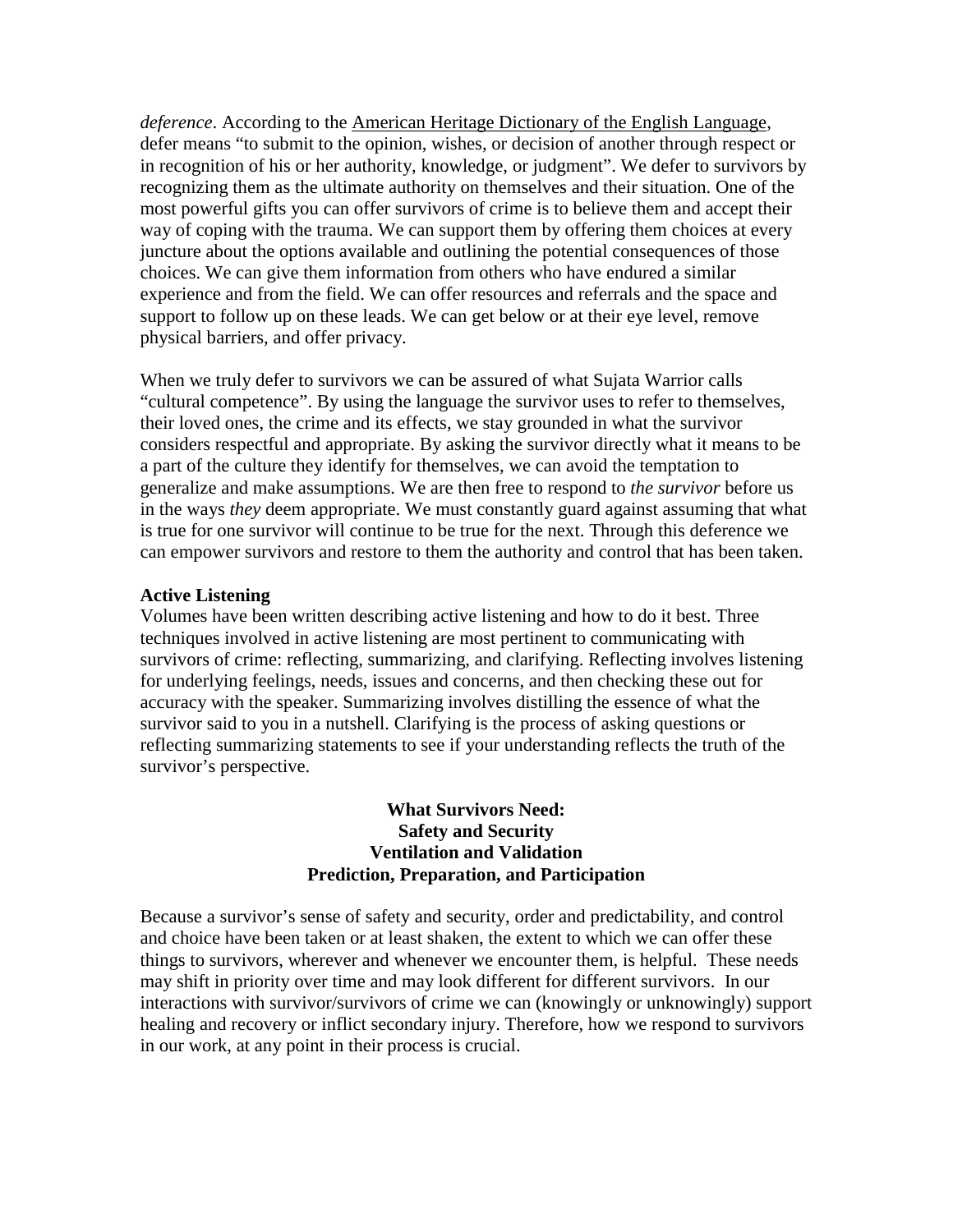## **Safety and Security:**

The survivor's immediate need for a sense of safety and security is primary and must be paramount. Often survivors are fearful that the perpetrator(s) will come back to get them; another crime will occur; the crime they endured will recur; that others will find out about the crime; and about what those people might think of them. We must all work to ensure that safety and security are considered and provided for at every stage in a survivor's process. In whatever ways we can, we must work to help reduce or remove the immediate "threat to self" experienced by the survivor. It is not redundant to ask the following questions at every exchange or juncture:

- "Are you all right?"
- "Do you have any concerns for your safety…
- …if you speak to me about this?"
- …when coming home at night from \_\_\_\_\_\_ (work, parenting class, the visitation center, reparative board meeting, etc.)?"
- …when speaking about your situation in front of strangers?"
- …when we file this motion?"
- "Is there anything else you need from me now?"

While not all of survivors' fears for their safety may be grounded in probability, it is important to take all of their fears seriously. It may be helpful to remind the survivor, "You're safe now" if it is true. It may also be helpful to safety plan with the survivor. This involves considering safety needs in the present and anticipating those in future and creatively discussing options that will help to ensure safety. Sometimes safety plans involve signals or code words only the survivor and their support person(s) understand. A safety plan may include:

- Identifying a neighbor with whom the survivor feels comfortable sharing their concerns and making a plan. For example "if I stomp twice, call the police immediately." This could also involve informing a neighborhood watch of the survivor's concerns.
- Planning a strategy for if the offender follows or harasses the survivor. Go to a public place, and call the police.
- Keeping copies of important documents at a friend or relatives home in case it becomes or feels unsafe for the survivor to go home or the survivor needs to leave in a hurry.
- Having a friend stay over, staying at a relative's home, or going to shelter just following arraignment, sentencing, service of a court order or final hearing.

It is our responsibility to bring up these critical issues, to open the door, but then trust the survivor to know their needs. We can say, "I'm concerned for your safety. Have you thought about what you might do when/if?" If the survivor responds, "I feel safe" and you have already expressed your concerns, back off. Remember, the survivor is the expert.

If appropriate, be prepared to support the survivor who chooses to avoid, or is exempted from, participation, because they are concerned about their safety to the point that they cannot appear in public to tell their story. A feeling of safety is enhanced by making eye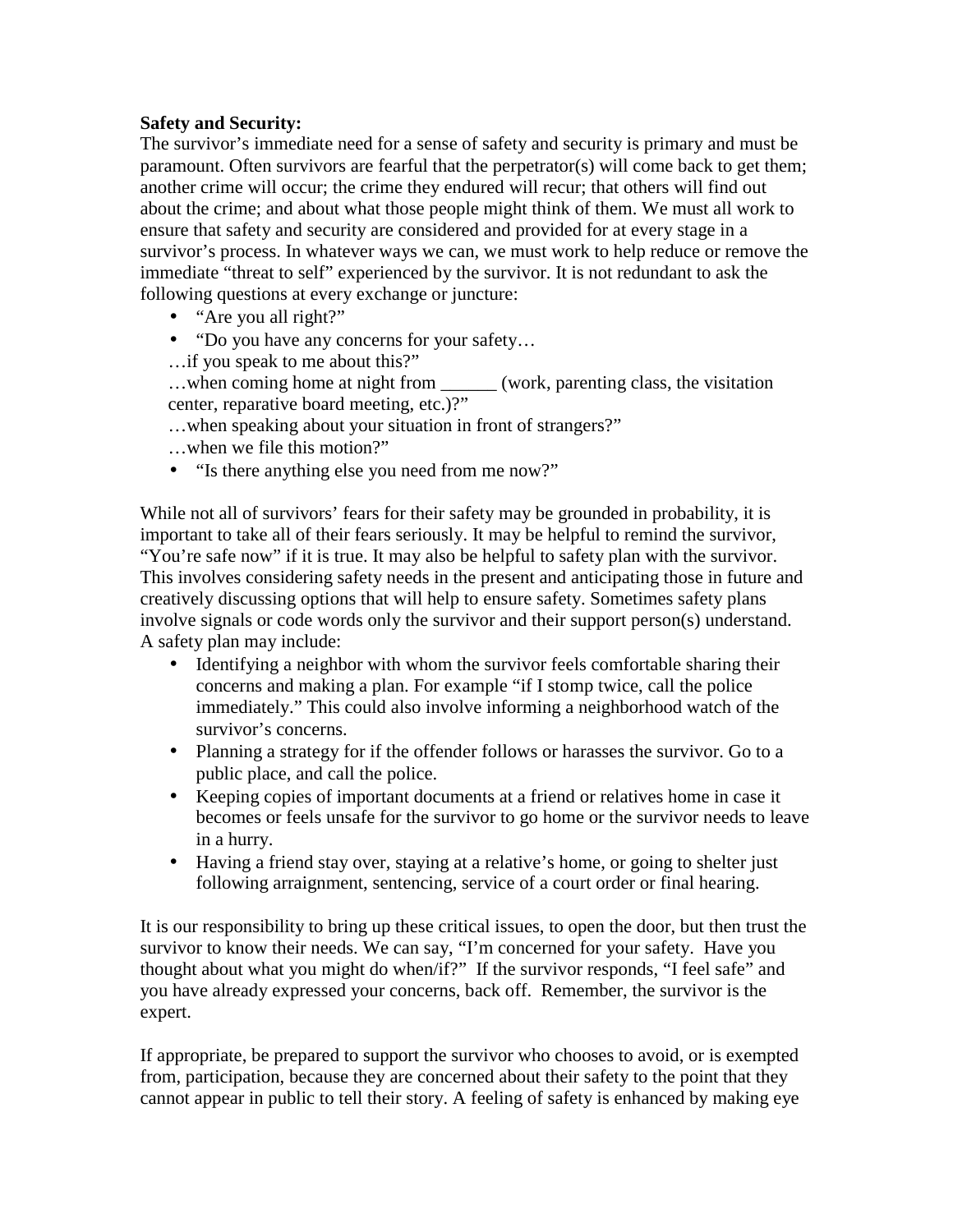contact and introductions as soon as possible. Remember that your workplace may be foreign territory to a crime survivor.

Survivors have the right to protection from intimidation or harassment by the alleged or adjudicated offender. They should be informed of these protection measures and the possible consequences of enacting or enforcing them. This could include:

- "No contact orders" that can or must be a condition of release of the offender
- Notification to the survivor regarding the status of the case, as well as the offender, that can help the survivor make informed decisions regarding personal safety
- Options for recourse for survivors who feel they are being intimidated or harassed, or will be harmed by the offender and/or their family and friends.

## **Ventilation and Validation:**

Sometimes referred to as "testimony", ventilation involves offering the survivor an opportunity to say how they feel while talking about what happened. Sometimes survivors want to talk about what happened to process or master their experience. The story may come out differently every time. It may be helpful to allow the retelling of the story and embrace this healing repetition. To the extent possible in your role, hold the notion that this experience is for the survivor's benefit rather than your understanding of what happened. Others may not want to talk about the crime or their feelings about it with you; they may choose to tell other confidants, or none at all. Retelling and thus reliving the story may be re-traumatizing for the survivor, catapulting them to a hopeless and helpless place. There is no one right way. Defer to the survivor you are working with.

Survivors of crime often question themselves, their feelings, and their decisions. Supporting them means we validate what they tell us about their feelings, reactions, and the effects of the crime. Often, survivors of crime feel fear, powerlessness, guilt, shame, embarrassment, humiliation, anger, betrayal, denial, and helplessness. The survivor may minimize the crime or its effects. The survivor may want to get on with daily business. They may feel "crazy" or out of control. It may help to let the survivor know that their feelings are normal. Let them know that they have every reason to be upset, angry, or scared. Try to remain non-judgmental about the survivor's feelings. They may not make sense to you, but they reflect the survivor's subjective and constantly evolving reality. Avoid saying "I understand" or "I know how you feel" even if you have experienced something similar. It is impossible to truly understand the impact of *this* crime on *this* survivor—unless they tell you. Utilize active listening skills. It is almost always helpful to say:

- "I am sorry this happened."
- "What was done to you was wrong."
- "I can't know the impact this crime had on you."
- "You did not deserve this."
- "It wasn't your fault."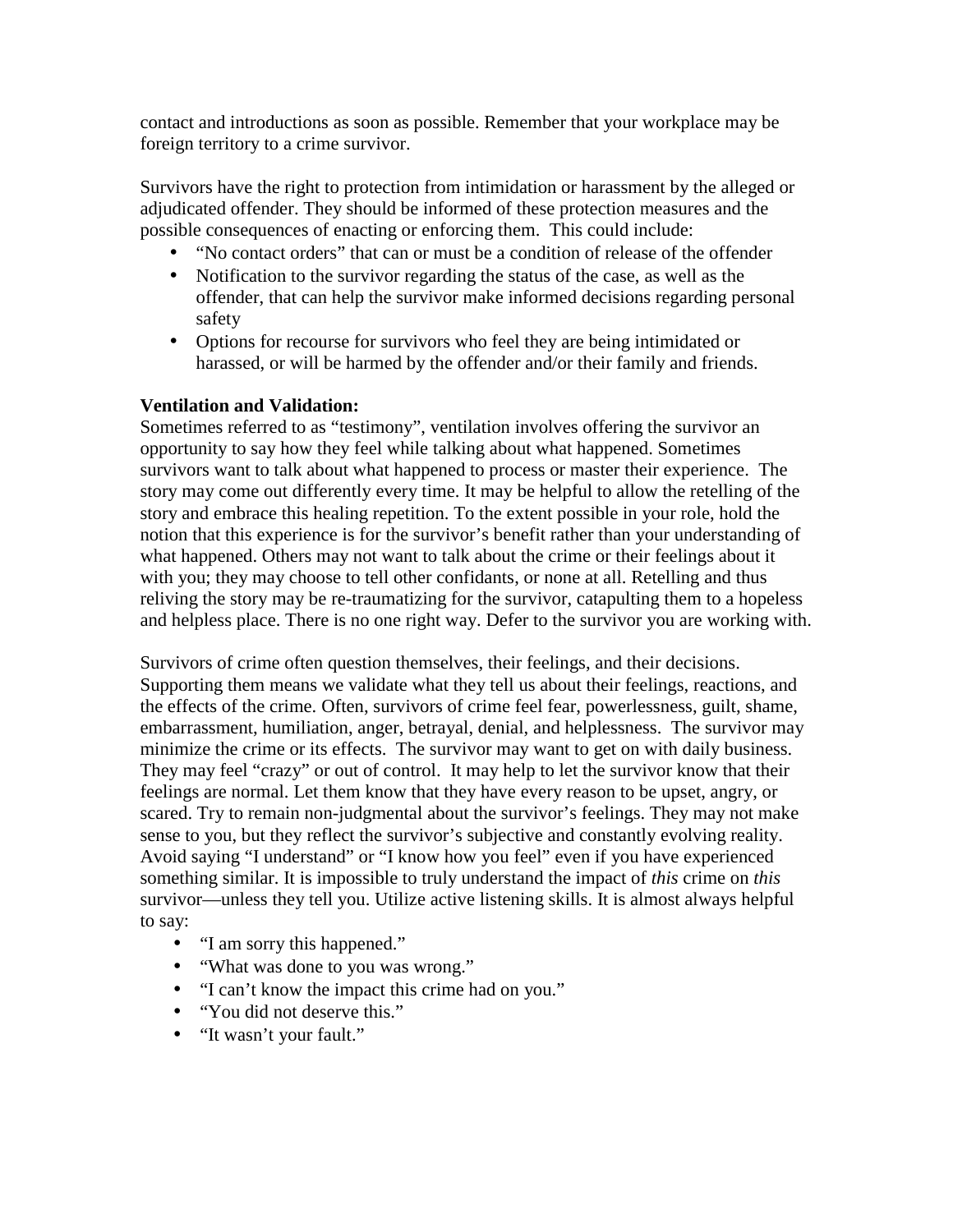#### **Prediction and Preparation:**

Before the crisis of victimization, the world seemed orderly and predictable. Crime has changed all that for the survivor. Our efforts should be aimed at returning a sense of normality and routine to the survivor's world. One way we can do this is by offering the survivor all the information we have in as many forms as possible. Crime survivors will depend on you for information at several stages. Before the first meeting, help them to understand what is involved in working with you, your agency, program, or system. Explain both your role and theirs in the system that forms the context of your work with them and each meeting if this changes. Let them know the times, dates, and places of upcoming meetings, hearings, and/or other events. Tell them what to expect, who will be involved and how. Discuss or review next steps and be sure they know who to contact with lingering questions or to assist with referrals. If you do not know, refer them to someone who does. Some survivors are in a traumatized state and need clear written information for themselves and their support people. Be sure to include cards and/or lists of important phone numbers. You may want to create a brochure or orientation packet to make this information readily available. Know and share with survivors the confidentiality policy you are bound by—if any. Inform them about who will have what information when and under what circumstances. Survivors need preparation for special stresses, like dealing with the media. Discuss any safety concerns and extra protections that may be available. Let the survivor know what is likely to happen next in the process as soon as you are aware of it. Help them to anticipate emotions that are likely to come up. Survivors will frequently inquire about the chances of recovering stolen property or the criminal being arrested and charged. Be tactful, but candid, and do nothing to knowingly mislead the survivor. It is especially important not to deceive them at this time. It is not helpful to predict what others will decide to do if you do not know. Avoid speculation imbedded with opinion. Familiarize yourself with the rights of survivors under state and federal law and share this information with survivors.

#### **Participation:**

We can ask and then defer. The little things do count:

- "Where do you want to sit?"
- "What would you like me to call you?"
- "How would like me to refer to you (on the stand, during the meeting, when I introduce you to others)?"

When meeting with survivors it may be helpful to record the options available, highlighting the choices the survivor made and next steps, for future reference. Keep in mind that there may be options you can help design with a survivor. The most important thing is that they have the greatest possible opportunity to decide how they want to participate. If a survivor will not participate in any way (including not taking your calls) it is an opportunity to examine your process. Are there things that can change or improve for next time? Often survivors of crime are fearful of things, people, and places that remind them of the crime. Sometimes the very people and systems designed to support survivors of crime can become associated with the crime itself and "trigger" a response similar to the reaction to the crime. Psychologists call this "second order conditioning". We need to recognize and understand that this phenomenon may be at play when